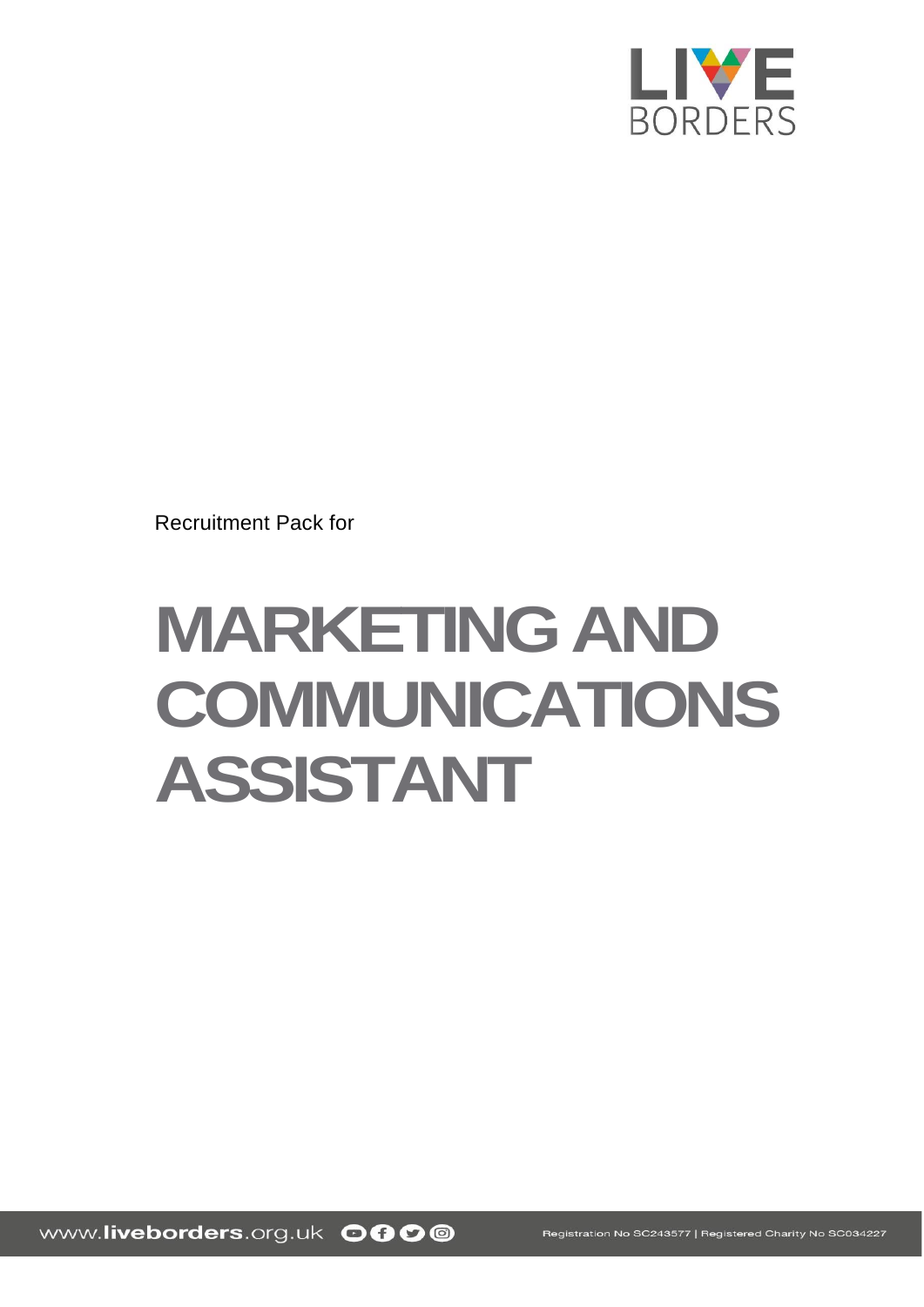

Dear Applicant

| Post:                | Marketing & Communications Assistant |
|----------------------|--------------------------------------|
| <b>Closing Date:</b> | Thursday 30th June 2022              |
| <b>JOB REF No:</b>   | 0681                                 |
| Salary:              | Grade 2 (£9.90 per hour)             |
| Hours:               | 37 hours per week                    |

Thank you for the interest you have shown in our Marketing & Communications Assistant post with Live Borders based at home or within our Head Office. You will find the following within this pack:

- Introduction to Live Borders
- Our Strategic Vision, Aims and Values
- Business Services/ Marketing and Communications
- Job Description and Person Specification
- Conditions of Employment

The enclosed information provides you with details about our organisation to assist you with your application.

If you would like to apply for this post, you will find an Application Form & Guidance along with an Equal Opportunities Monitoring Form on the Jobs page of our website. Please complete both and return to [recruitment@liveborders.org.uk](mailto:recruitment@liveborders.org.uk)

The timeline for the recruitment process is outlined below:

## **Closing Date: 30th June 2022**

**Interviews:** TBC

The selection process can include different forms of assessment along with a formal interview. You will be advised of this if your application is successful.

If you have a disability and need assistance in completing your application form, please contact our People team [recruitment@liveborders.org.uk](mailto:recruitment@liveborders.org.uk) to discuss your needs or request a call back.

We look forward to receiving your completed application.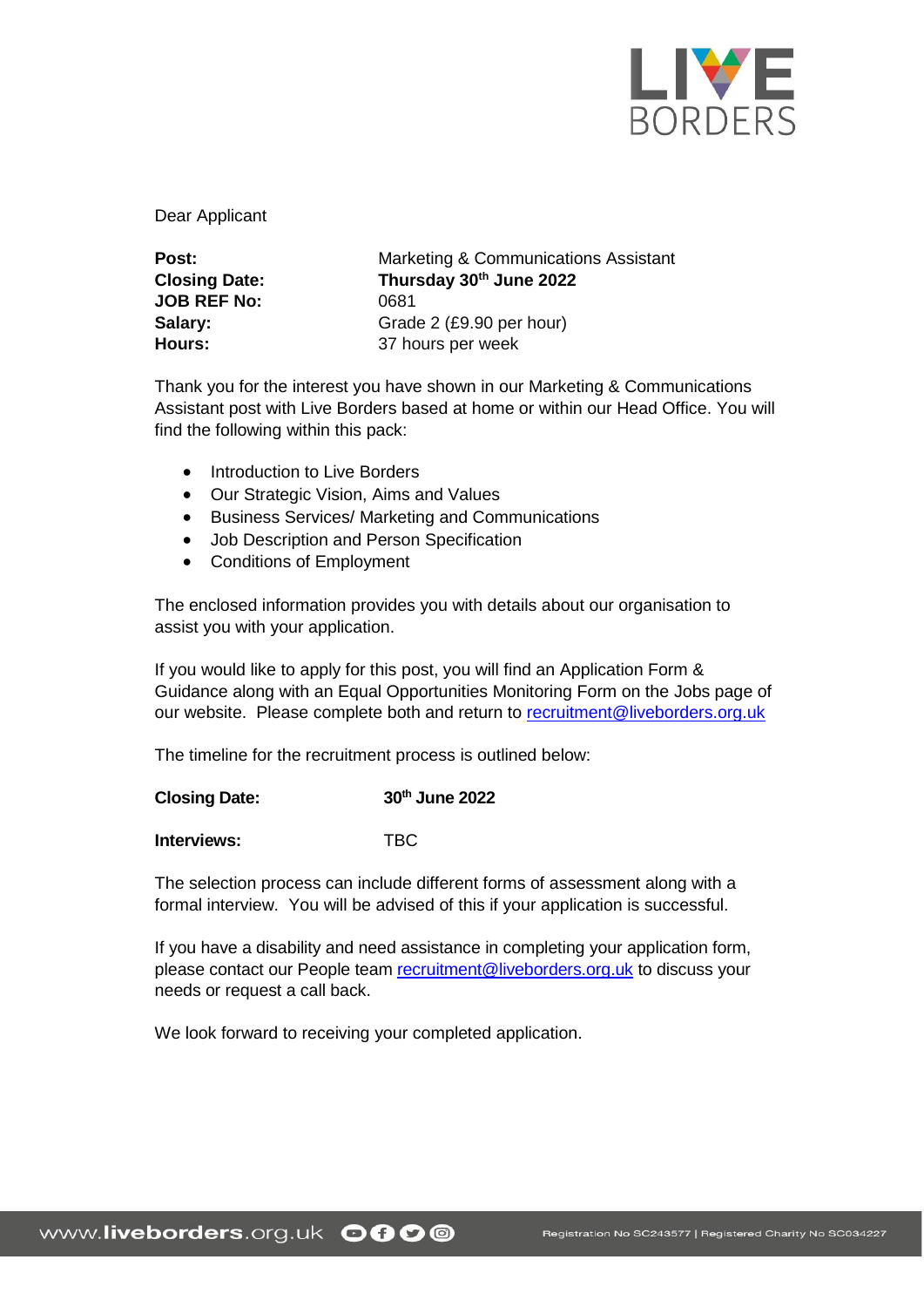

# **Live Borders**

Live Borders is the sport, leisure and culture trust for the Scottish Borders – this means we are a charity. Our aim is for everyone living, working and visiting the Borders to be **healthier, happier and stronger.**

Live Borders is governed and led by a Board of 15 Trustee who set the strategic direction and monitors performance of the organisation.

# **Our strategic vision**

| Vision:          | Everyone living in, working in and visiting the Borders to be healthier,<br>happier and stronger.                   |
|------------------|---------------------------------------------------------------------------------------------------------------------|
| Mission:         | We use our energy, enthusiasm and knowledge to support more<br>people to experience more, learn more and move more. |
| Strategic goals: |                                                                                                                     |

Expand levels of participation

- Grow our earned income
- Develop plural funding streams
- Build on our reputation for great customer service
- Be a sustainable charity
- Nurture our people.

# **Our aims and values**

At the heart of Live Borders is our commitment to improve lives through physical activity, sport and culture.

Our Values underpin all that we do: [Live Borders Values](https://www.liveborders.org.uk/values/)

Every penny spent with us is reinvested into supporting active, creative and healthy communities.

The executive team, made up of our Chief Executive Officer and 3 Directors, provide the strategic lead on the management and development of Live Borders to ensure we are a sustainable, dynamic and flexible organisation fit for the future and that meets our stated outcomes.

As we re-emerge from the challenges of Covid 19 and a lockdown which has seen Live Borders unable to deliver any of its services to customers we are now entering a period of recruitment to meet our new ways of working and our ever expanding programmes of activity. Here are some of the ways in which the way we do things are different:

<https://www.liveborders.org.uk/what-to-expect-getting-you-back-safely/>

period of recruitment to meet our new ways of working and our ever expanding programmes of activity. Here are some of the ways in which the way we do things are different:

<https://www.liveborders.org.uk/what-to-expect-getting-you-back-safely/>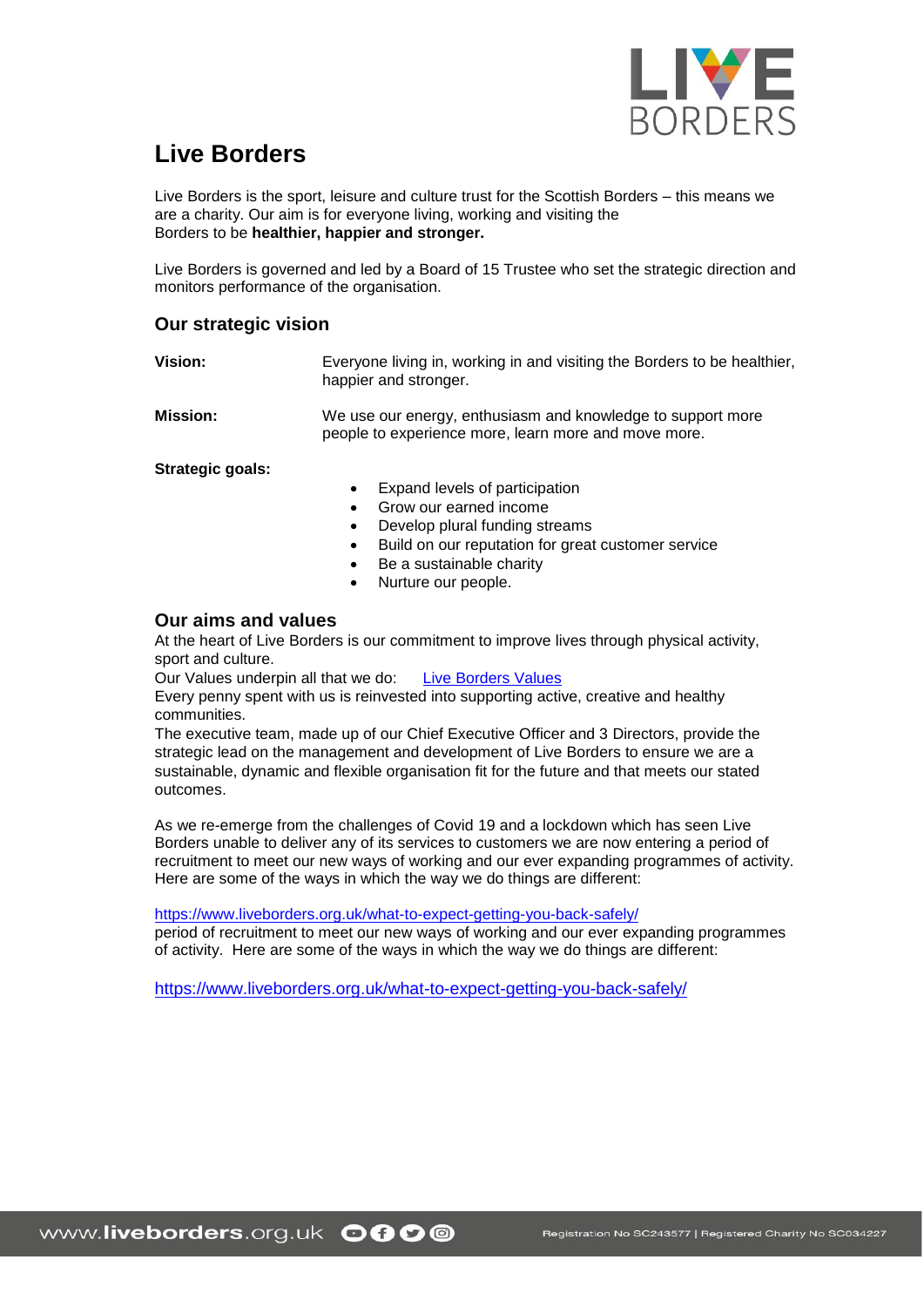

# **OUR SERVICE –Business Services**

This team is responsible for supporting the business. They support the service delivery and customer service aspect of the Trust, ensuring compliance with statutory requirements and corporate governance.

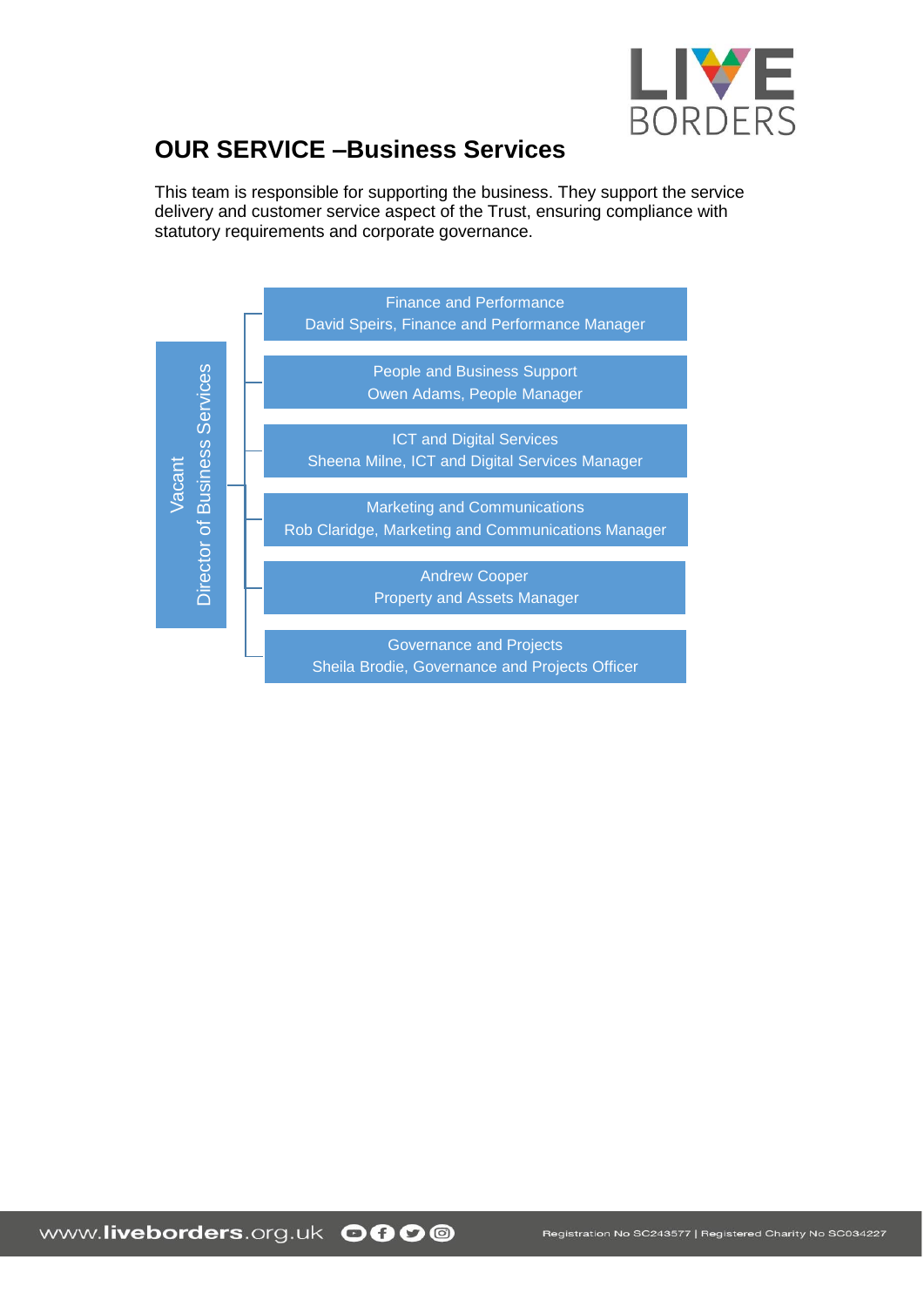

## **JOB DESCRIPTION AND PERSON SPECIFICATION**

| Post Title:          | Marketing & Communications Assistant |
|----------------------|--------------------------------------|
| Directorate:         | <b>Business Services</b>             |
| <b>Reporting to:</b> | <b>Senior Marketing Officer</b>      |

#### **Job Purpose:**

- 1. Responsible for the accurate and timely implementation of marketing activities in line with service plans across multiple services.
- 2. Responsible for supporting the Marketing team in administration, reporting and project delivery.

#### **Responsibilities:**

- 1. Contribute to the development and execution of marketing programs from start to finish, supporting Manager and Officers and driving collaboration across services.
- 2. Dealing with a range of internal and external stakeholders, to have responsibility for implementing identified marketing activations/projects.
- 3. Support Manager and Officers to keep, create, maintain, and conduct analytics reporting across multiple platforms and extract key insights for future campaign development and go-to-market strategies.
- 4. To set up and manage Eventbrite activities for identified projects.
- 5. Manage, coordinate and support projects with external marketing support providers e.g. designers, web developers or media relations support.
- 6. To support and contribute to the implementation of effective digital social media campaigns to drive engagement and revenues; including Facebook, Twitter, Instagram, Google Ads and Analytics.
- 7. To monitor and manage customer enquiries or comments, including the monitoring and replying to customer queries across social media platforms.
- 8. To update, support and contribute to the daily management of the website using content management systems (CMS).
- 9. To support Manager and Officers in the administration to raise requisitions and purchase orders.
- 10. To support Manager and Officers in marketing administration and record keeping.

#### **Other details:**

Requirement to work out of hours or weekends - not normally Requirement for PVG/Disclosure check - no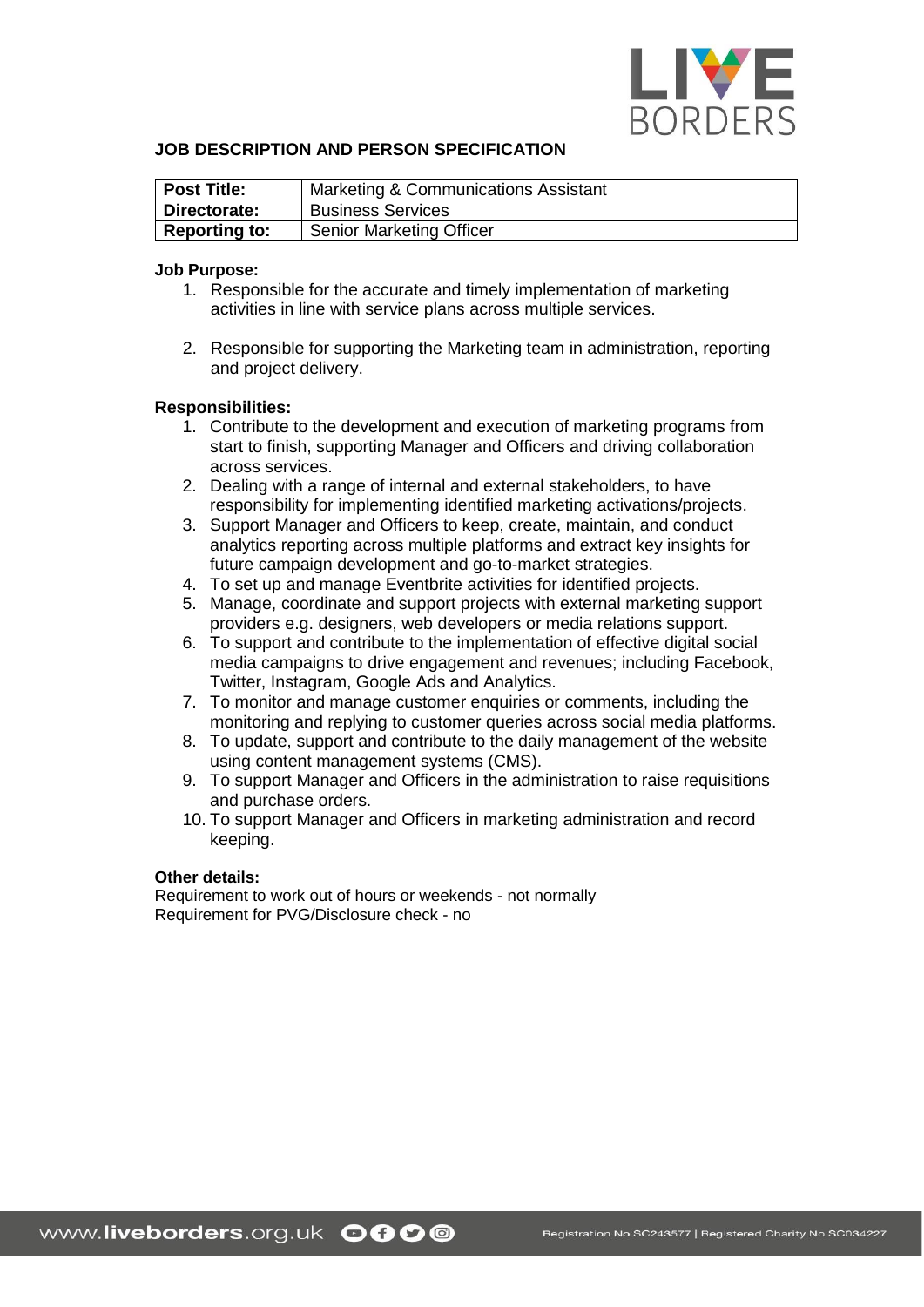

# **Person Specification**

| <b>EDUCATION</b>                             |            |                         |            |  |
|----------------------------------------------|------------|-------------------------|------------|--|
| <b>Essential</b>                             | <b>Key</b> | <b>Desirable</b>        | <b>Key</b> |  |
| HNC preferably in marketing, digital         | App        | Member of appropriate   | App        |  |
| marketing or communications; or another      |            | professional body       |            |  |
| relevant subject where there are             |            |                         |            |  |
| transferrable skills.                        |            |                         |            |  |
|                                              |            |                         |            |  |
| <b>EXPERIENCE</b>                            |            |                         |            |  |
| <b>Essential</b>                             | <b>Key</b> | <b>Desirable</b>        | <b>Key</b> |  |
| Min of 2 years' experience in a similar      | App/       | Experience across       | App        |  |
| role, to draw on relevant and firsthand      | Int.       | digital marketing.      |            |  |
| knowledge.                                   |            |                         |            |  |
|                                              |            |                         |            |  |
| Experience of budget administration and      | App/       | Experience in working I |            |  |
| competitive costings.                        | Int.       | with bespoke financial  |            |  |
|                                              |            | programmes.             |            |  |
| Experience in implementing marketing         |            |                         |            |  |
| campaigns across multiple sectors.           |            |                         |            |  |
|                                              |            |                         |            |  |
| Experience of managing relationships         | App/       |                         |            |  |
| and briefing third party suppliers to        | Int        |                         |            |  |
| deliver project requirements                 |            |                         |            |  |
|                                              |            |                         |            |  |
| Experience of using analytics/ system        | Int        |                         |            |  |
| analysis to tailor tactics based on          |            |                         |            |  |
| statistics: ability to interrogate and apply |            |                         |            |  |
| audience insights.                           |            |                         |            |  |
|                                              |            |                         |            |  |
| Experience of planning, composing and        | App/       |                         |            |  |
| delivering internal and external             | Int        |                         |            |  |
| communications activity.                     |            |                         |            |  |
|                                              |            |                         |            |  |
| Experience in coordinating local and         | Int.       |                         |            |  |
| national media, and media events.            |            |                         |            |  |
|                                              |            |                         |            |  |
| Ability to manage own time and priorities    | App/       |                         |            |  |
| in line with competing demands across        | Int        |                         |            |  |
| different services                           |            |                         |            |  |
| <b>SKILLS AND KNOWLEDGE</b>                  |            |                         |            |  |
| <b>Essential</b>                             | <b>Key</b> | <b>Desirable</b>        | <b>Key</b> |  |
| Skills to prepare and draft clear and        | App/       |                         |            |  |
| accurate implementation plans,               | Int        |                         |            |  |
| proposals, and reports.                      |            |                         |            |  |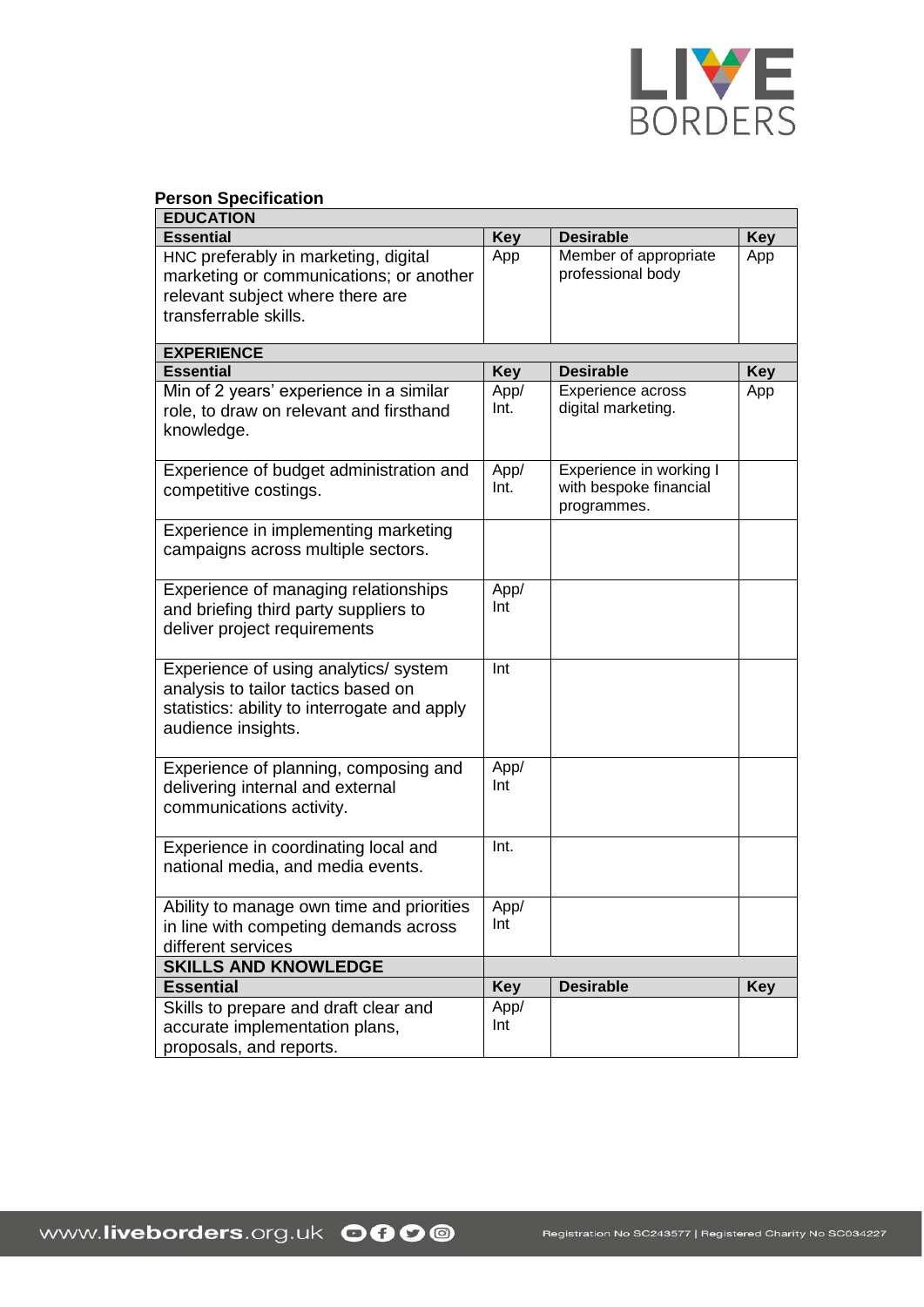

| Int.    |
|---------|
|         |
|         |
| Int.    |
|         |
|         |
|         |
| Int/Ref |
|         |
|         |
|         |
|         |
|         |
| App/Int |
|         |
|         |
|         |
| Int/Ref |
|         |
|         |
| App/    |
| Int     |
|         |
| Ref     |
|         |

**Key:** 

 $App = Application$  Int = Interview Ref = References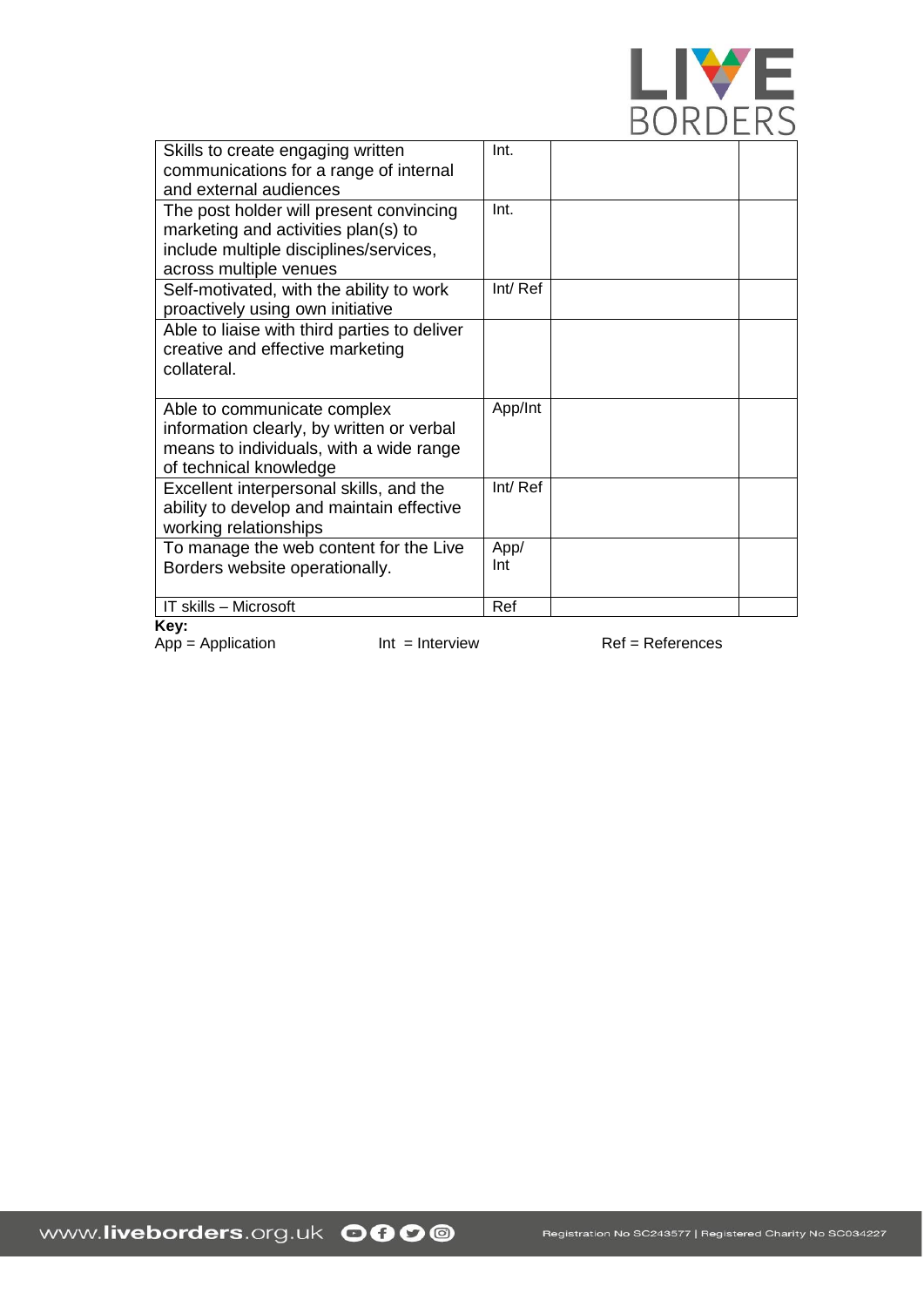

# **SUMMARY OF CONDITIONS OF SERVICE**

| Location:            | Head Office/ Working from Home (employees may be required to work at any Live<br>Borders site during their career with us).                                                                                                                                                                                                                                 |
|----------------------|-------------------------------------------------------------------------------------------------------------------------------------------------------------------------------------------------------------------------------------------------------------------------------------------------------------------------------------------------------------|
| Hours of Work:       | 37 hours per week, worked as agreed with line manager                                                                                                                                                                                                                                                                                                       |
| Payment Method:      | Paid monthly on the last banking day of each month.                                                                                                                                                                                                                                                                                                         |
| Annual Leave:        | Up to 2 years' service $=$ 30 days (pro-rata for part time). Increases by an extra day<br>after completion of three years' service by commencement of the leave year. An<br>additional day accrued for each completed year of service up to max of 6 additional<br>days.                                                                                    |
| Public Holidays:     | 4 designated public holidays per year (pro-rata for part time)                                                                                                                                                                                                                                                                                              |
| Notice Period:       | 4 weeks, as detailed in any offer of employment                                                                                                                                                                                                                                                                                                             |
| Pension:             | Option to join Group Personal Pension; employee contribution from 5% with the<br>option to join the Local Government Pension Scheme after 5 years' service.                                                                                                                                                                                                 |
| Equal Opportunities: | Live Borders is an Equal Opportunities Employer and considers<br>applicants on their suitability for the post regardless of sex, race,<br>religion, disability or sexual orientation.                                                                                                                                                                       |
| Sickness Allowance:  | Employees with less than 6 months' service get Statutory Sick<br>Pay (SSP) only. Occupational Sick Pay is available to employees<br>with more than 6 months' service (when the sickness<br>commences) and starts from 5 weeks' full pay/ 5 weeks half pay<br>and increases to a maximum of 26 weeks' full pay/ 26 weeks half<br>pay after 5 years' service. |
| Presentation:        | Live Borders has strict standards of presentation; which staff are<br>required to comply with. Uniforms are provided for the majority<br>of posts where provided these must be kept clean and well<br>presented. Where a uniform is not provided appropriate<br>business dress is expected.                                                                 |
| Other Benefits:      | Free access to all our sports facilities<br>Access to ASVA<br>Cycle to work scheme<br>Healthy Extras - includes retail discounts and access to health and wellbeing<br>services                                                                                                                                                                             |

Please note that this is a summary of Live Borders conditions of service. If you are successful at interview and are offered employment, the specific conditions that apply to you will be detailed in your contract.